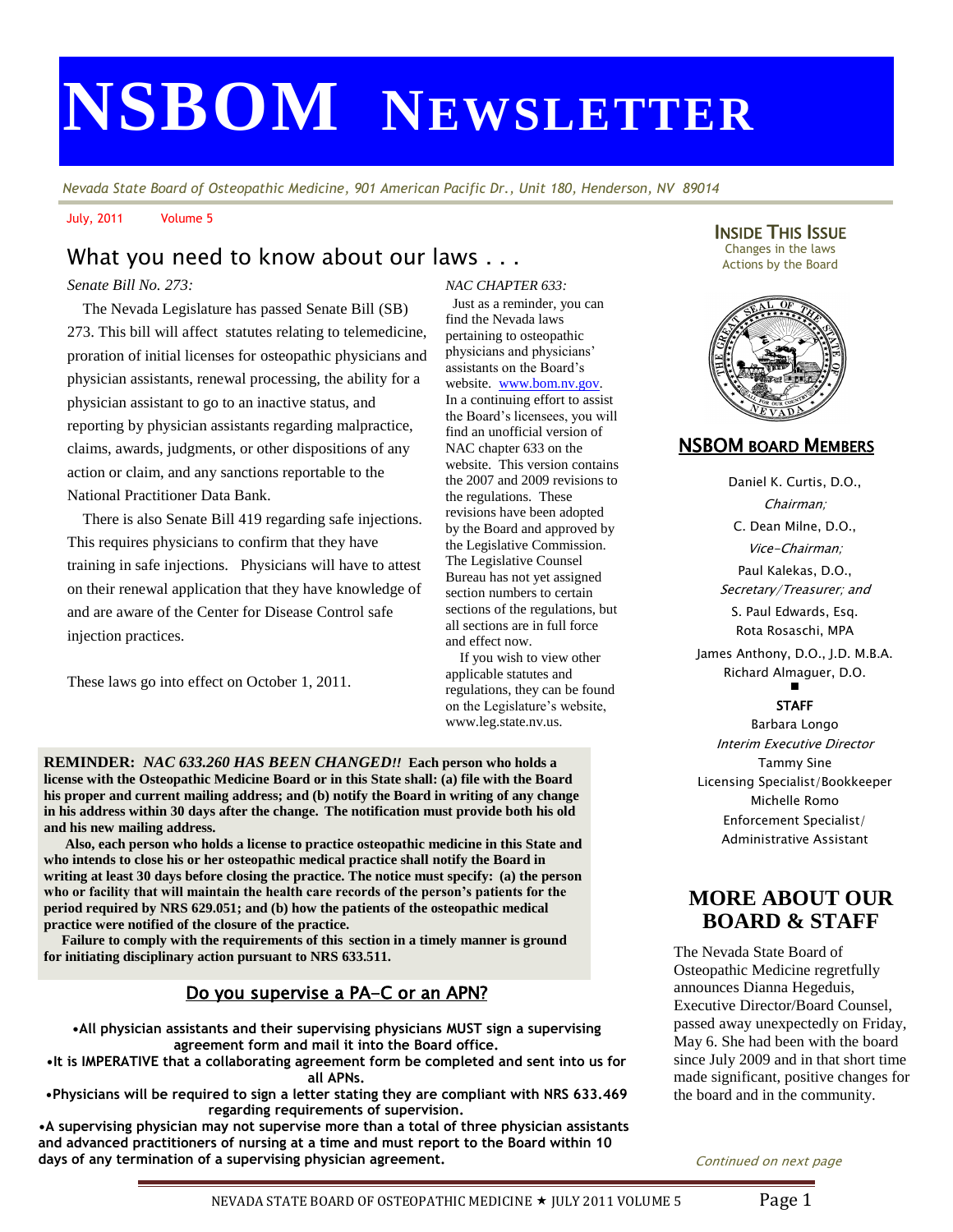#### Meet the NSBOM, continued…

She was a strong voice for the medical community in the state legislature and with the Federation of State Medical Boards. Dianna was well respected by all who knew her and will be greatly missed. **AND…**

At the June 20, 2011 Board Meeting the Board appointed Barbara Longo as the Interim Executive Director. Ms. Longo has been with the Board since September 2008. **ALSO** at the June 20, 2011 Board meeting, after serving on the Board since 2002 and serving as the Board's Chairman since 2008, Dr. Daniel Curtis announced his resignation as Chairman and from the NSBOM, effective July 15, 2011. **MORE…** NSBOM is proud to announce S. Paul Edwards was elected to the Federation of State Medical Boards (FSBM) Nomination Committee. He will serve a two year term. Mr. Edwards was appointed and has served as a public member on the NSBOM since July 2009. He is also an associate in the Lewis and Roca law firm, Commercial Litigation and Bankruptcy practice groups. The Federation of State Medical Boards (FSMB) is a national notfor-profit organization representing the 70 medical boards of the United States and its territories. FSMB's mission is to continuously improve the quality, safety and integrity of health care by developing and promoting high standards for physician licensure and practice*.* The NSBOM congratulates Mr. Edwards on all his hard work.

#### *So what has your Board been doing lately . . .*

The statistics contained on this page indicate NSBOM and staff have not been greatly impacted by the sluggish economy and is still showing signs of a more active Board.

 Also, please note the NSBOM board meetings are now being conducted on the 2nd Tuesday of each month.

#### *NOTE FROM NOMA:*

 NOMA offers a 10 hour category 1A CME Program, a One Day Symposia Program that will be held on August 13, September 10 and November 12 at the Southern Nevada Health District Auditorium located at 625 S. Shadow Lane, Las Vegas, NV. Get your hours without closing the office. All offered on Saturday: August Program – Preventive Medicine, including Risk Management and Safe Injection Practices. Package price is available. Winter Medical Symposium, 30 hour Category 1A CME Programs is being held on January 18-22, 2012 at Embassy Suites Hotel in South Lake Tahoe. Check the website [www.nevadaosteopathic.org](http://www.nevadaosteopathic.org/) or contact Denise Selleck-Davis, CAE, Executive at the NOMA office at (702) 434-7112 for more information.

# *HAVE YOU HEARD?*

Check out the following stats pertaining to NSBOM's licensees per fiscal year (July 1 through June  $30<sup>th</sup>$ ):

| <b>Licenses</b> | 2000 | 2008/09 | 2009/10 | 2010/2011      |
|-----------------|------|---------|---------|----------------|
| D.O.            | 99   | 737     | 742     | 774            |
| P.A.            | 30   | 58      | 58      | 66             |
| Special         | 24   | 135     | 198     | 220            |
| Inactive        |      | 50      | 65      | 73             |
| DO Special      |      |         |         | 4              |
| Temporary       |      |         |         | $\mathfrak{D}$ |
|                 |      |         |         |                |

| <b>Discipline</b>          |   | 2008 2009 | 2010           | 2011 |
|----------------------------|---|-----------|----------------|------|
| Settlements                |   | 32        | 72             | 10   |
| Hearings                   |   |           |                |      |
| License Surrender          |   |           |                |      |
| License Suspension         | 0 |           | $\mathfrak{D}$ | 3    |
| License Denial             |   |           |                |      |
| Public Reprimands          |   | 2         | 0              |      |
| Private Letters of Warning |   |           | 74             | 15   |
| Probation                  |   |           |                |      |
|                            |   |           |                |      |

 (Please note, the Board was only given the authority to write private letters of warning by the 2009 Legislature.)

**REMINDER:** In September 2011, your renewal reminder will be mailed out. If you are one of the 33% to be audited for your 2011 Continuing Medical Education (CME), this request will be included with the renewal reminder. DOs need proof of 35 credits with 10 of the AOA category 1A or AMA category 1 as well as **safe injection process.** PAs need 20 hours of CME. Renewals are due by December 31, 2011. If the license renewal is not received by January 25, 2012, the revocation of your license process will begin. Any renewals received after January 1, 2012 will be assessed a \$300.00 late fee. The renewal fee for Osteopathic Physicians is \$500.00 and \$400.00 for Physician Assistants. If you opt to expire your license, you **MUST** notify us in writing.

# *New Healthcare Legislation Focused on Patient Safety: Safe Injection Practices SB419*

SB 419 requires the Health Division of the Department of Health and Human Services, certain district boards of health and certain boards that license, register or certify health care professionals, as a condition of issuing or renewing a license, registration or certificate, that the applicant for issuance or renewal of the license, registration or certificate must attest to knowledge of and compliance with the guidelines of the Centers for Disease Control and Prevention concerning the prevention of transmission of infectious agents through safe and appropriate injection practices. In addition a physician shall attest that any person:

- (a) Who is under the control and supervision of the physician;
- (b) Who is not licensed pursuant to this chapter; and
- (c) Whose duties involve injection practices,
- has knowledge of and is in compliance with the guidelines of the Centers for Disease Control

and Prevention concerning the prevention of transmission of infectious agents through safe and appropriate injection practices.

Certain medical laboratories licensed by the Health Division and persons who register a radiation machine with the Health Division, as a condition of issuing or renewing a license or registration, must attest that certain employees have such knowledge of and are in compliance with such guidelines.

#### *EDUCATIONAL MATERIALS*

To help raise awareness about the consequences of unsafe injection practices and to remind healthcare providers about the basics of injection safety, the [Safe Injection Practices Coalition](http://www.oneandonlycampaign.org/about/coalition/default.aspx) has created posters and brochures for use in provider's offices, in patient rooms, and work areas. You can now order the free education materials online or print them yourself. The information can be found at: [http://www.oneandonlycampaign.org/locations/nevada/.](http://www.oneandonlycampaign.org/locations/nevada/)



The One & Only Campaign is a public health campaign aimed at raising awareness umong the general public and healthcare providers about safe injection practices.